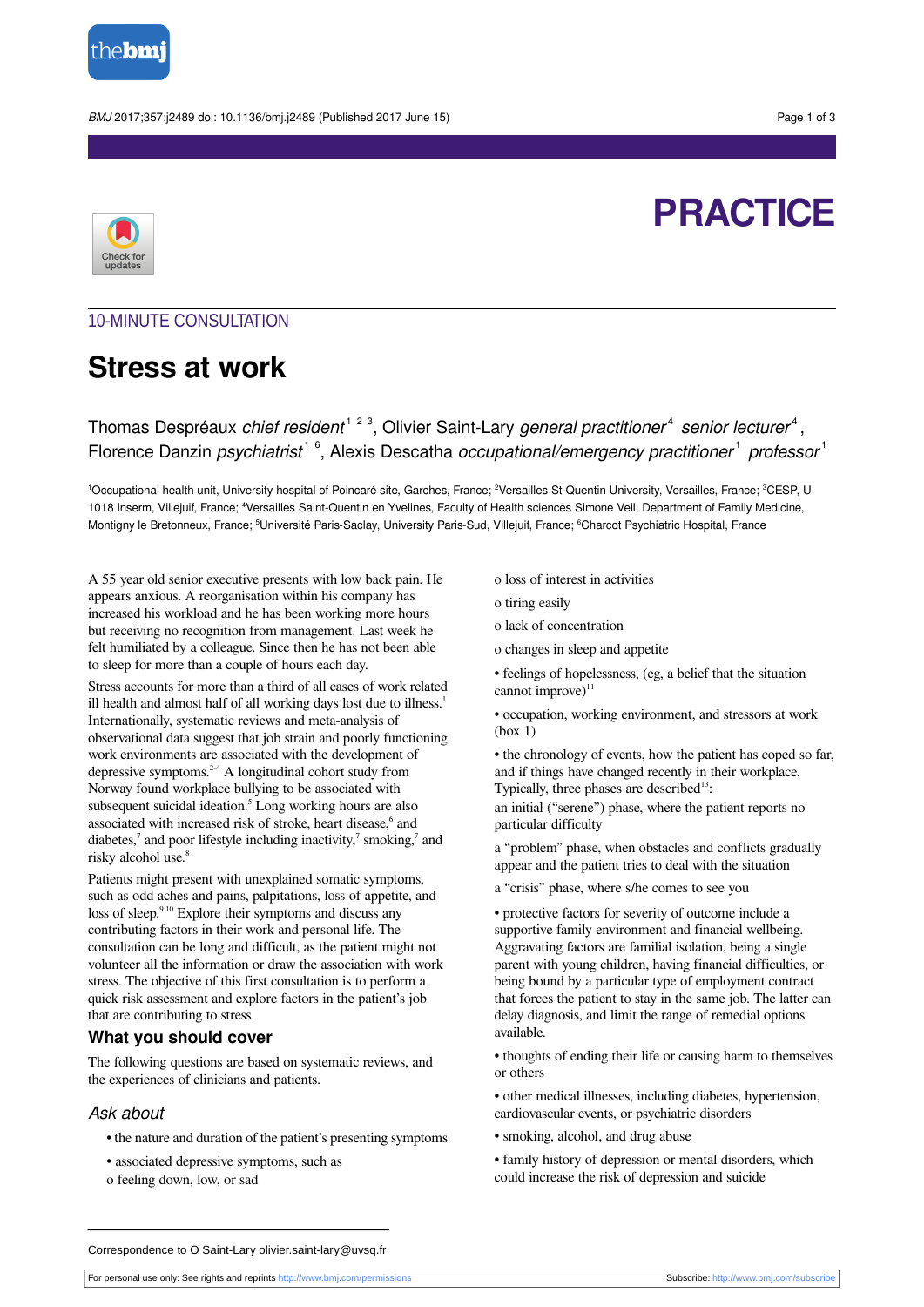#### **What you need to know**

- **•** Long working hours and strain at work contribute to stress, ill health, and increased risk of cardiovascular diseases, diabetes, and mental illnesse
- **•** Explore occupational factors such as an imbalance between effort and reward, work overload, bullying, and job insecurity
- **•** Workplace interventions, a short period of leave from work, and psychological treatment can be considered, alongside regular follow-up to assess how the patient is coping

#### Box 1: Occupational factors for stress<sup>2-13</sup>

Conflict of values (being asked to do a poor quality job or cut costs for a person who likes to keep high standards in their work) Feeling insufficiently rewarded compared with the person's assessment of their efforts ("effort-reward imbalance") Inability to make decisions about when or how to stop work Lack of support from colleagues and management Isolation at work (no cooperation between teams) Work overload (working after hours) or insufficient workload (nothing to do) Discrimination, humiliation, violence, bullying, and harassment at work Cases of work related stress in the same company Company situation in terms of finances, organisational changes, and employee turnover Job insecurity, temporary employment status

Patients come to their doctor primarily to address their symptoms, but some will also want assistance and advice on how to cope with the situation at work.

#### **Examination**

Assess general appearance and look for signs of psychomotor agitation such as restlessness, rapid talking, and racing thoughts, or of psychomotor retardation such as apparent exhaustion and visible slowing of physical activity. These might indicate a mental illness or organic cause, such as a thyroid disorder.

Perform a quick general examination to look for fever, tachycardia, hypertension, and signs of thyroid disorder (which can be a differential diagnosis). Examine thoroughly for reported pain, though somatisation is likely.

#### **What you should do**

*Investigation and management of physical and mental health diagnoses*—Offer usual management of conditions such as depression. Consider immediate referral to psychiatry if the patient describes suicidal or aggressive thoughts or intentions.

*Make the connection between the patient's experience and work stress*—For patients with work related stress and a variety of symptoms, acknowledge their situation and validate their feelings with a phrase such as, "I understand that you are suffering and that this feeling is arising from a stressful work environment."

*Offer a supportive setting to discuss and make progress in dealing with work stress*—High quality evidence and guidelines for interventions to manage work related adjustment issues and stress are lacking.<sup>14</sup> Cognitive therapy, stepwise reintegration planning, and relaxation training can all be considered.<sup>1516</sup> Therapy needs to be supportive, active, flexible, goal directed, and time bound.<sup>10-14</sup>

Consider offering a second appointment—for example, if there is too much to cover. You might suggest that the patient brings a family member to the next appointment for support.

In the interim, you might ask the patient to reflect on their job and personal situation, and possibly to write a short description of their problems at work, the chronology of these problems, and their relationship to the patient's symptoms. In our experience, some patients find this helps them reflect on the events, and it can help you understand their situation better.

This will help to initiate discussion on strategies that the patient might employ to navigate their workspace going forward. Making contact with the workplace to modify work or reduce workload in collaboration with the employer can be helpful. Discuss whether the occupational health services or human resources division at the patient's company could be involved. In some circumstances, patients might wish to seek compensation or take legal action. Explore if these are important for your patient and direct them to appropriate agencies or lawyers who can help with these matters.

Consider whether the patient wants or might benefit from time away from work including a "sick note."

Schedule a follow-up visit to assess how the patient is coping with symptoms and workplace issues, and modify the approach accordingly.

We would like to thank Richard Carter for helping us to improve the language of this document.

We have read and understood BMJ policy on declaration of interests and declare that we have no competing interests.

We would like to thank Richard Carter for helping us to improve the language of this document.

Patient consent obtained.

- Statistics-Work related stress, anxiety and depression statistics in Great Britain (GB). <http://www.hse.gov.uk/statistics/causdis/stress>
- 2 Theorell T, Hammarström A, Aronsson G, et al. A systematic review including meta-analysis of work environment and depressive symptoms. BMC Public Health 2015;357:738. [doi:10.1186/s12889-015-1954-4](http://dx.doi.org/10.1186/s12889-015-1954-4). [pmid:26232123](http://www.ncbi.nlm.nih.gov/pubmed/?term=26232123).
- 3 Rugulies R, Aust B, Madsen IE. Effort-reward imbalance at work and risk of depressive disorders. A systematic review and meta-analysis of prospective cohort studies. Scand J Work Environ Health 2017;357:3632. [doi:10.5271/sjweh.3632](http://dx.doi.org/10.5271/sjweh.3632). [pmid:28306759](http://www.ncbi.nlm.nih.gov/pubmed/?term=28306759).
- 4 Harvey SB, Modini M, Joyce S, et al. Can work make you mentally ill? A systematic meta-review of work-related risk factors for common mental health problems. Occup Environ Med 2017;357:301-10. [doi:10.1136/oemed-2016-104015](http://dx.doi.org/10.1136/oemed-2016-104015). [pmid:28108676.](http://www.ncbi.nlm.nih.gov/pubmed/?term=28108676)
- 5 Nielsen MB, Einarsen S, Notelaers G, Nielsen GH. Does exposure to bullying behaviors at the workplace contribute to later suicidal ideation? A three-wave longitudinal study. Scand J Work Environ Health 2016;357:246-50. [doi:10.5271/sjweh.3554.](http://dx.doi.org/10.5271/sjweh.3554) [pmid:27135593](http://www.ncbi.nlm.nih.gov/pubmed/?term=27135593).
- 6 Kivimäki M, Jokela M, Nyberg ST, et al. Long working hours and risk of coronary heart disease and stroke: a systematic review and meta-analysis of published and unpublished data for 603 838 individuals. Lancet 2015;386:1739-46. [doi:10.1016/S0140-6736\(15\)](http://dx.doi.org/10.1016/S0140-6736(15)60295-1) [60295-1](http://dx.doi.org/10.1016/S0140-6736(15)60295-1)
- 7 Nyberg ST, Fransson EI, Heikkilä K, et al. Job Strain and Cardiovascular Disease Risk Factors: Meta-Analysis of Individual-Participant Data from 47 000 Men and Women. Testa L, ed. PLoS ONE 2013;8:e67323. [doi:10.1371/journal.pone.0067323](http://dx.doi.org/10.1371/journal.pone.0067323)
- Virtanen M, Jokela M, Nyberg ST, et al. Long working hours and alcohol use: systematic review and meta-analysis of published studies and unpublished individual participant data. BMJ 2015;350:g7772. [doi:10.1136/bmj.g7772](http://dx.doi.org/10.1136/bmj.g7772)